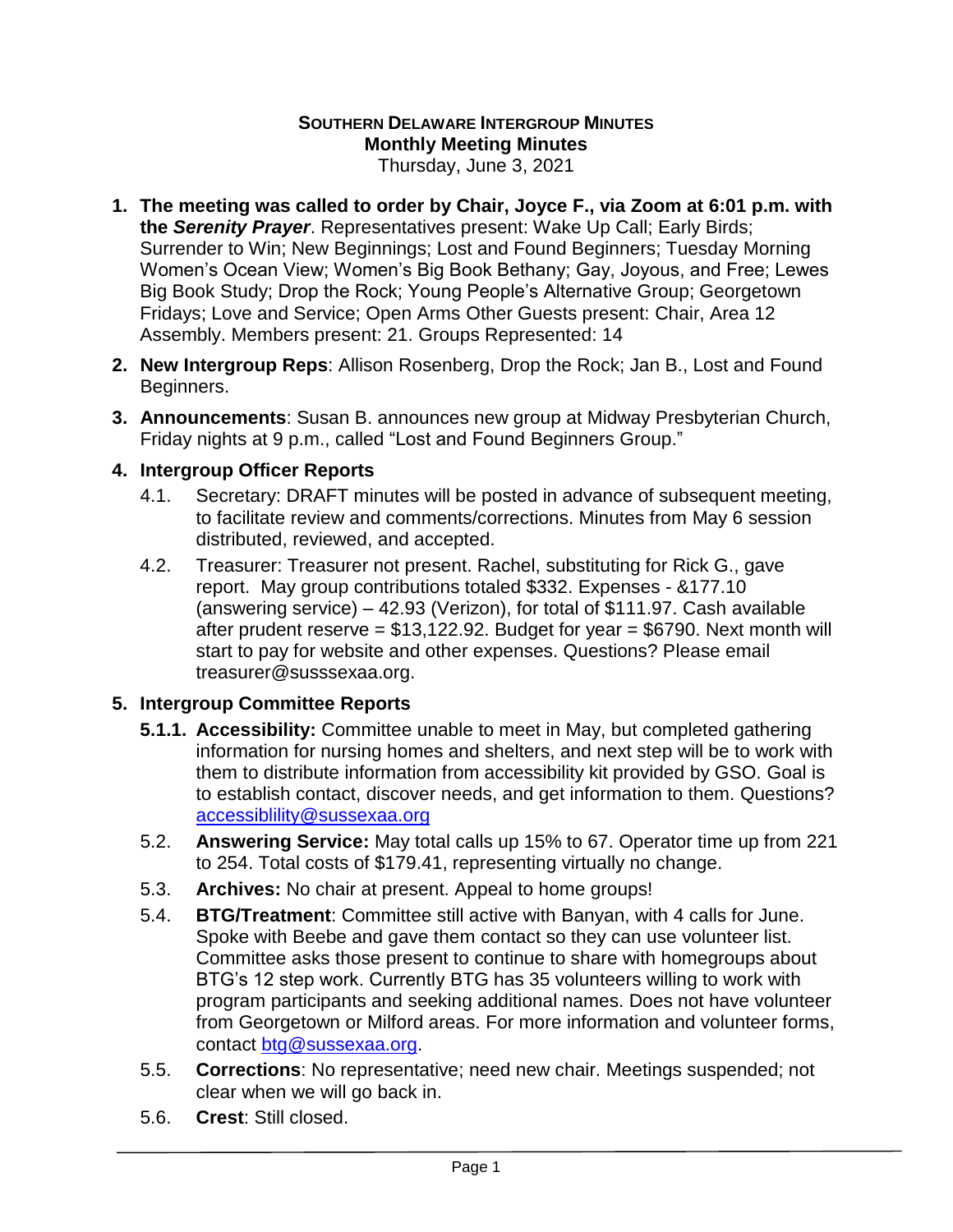- 5.6.1. **CPC**: Paul, CPC chair, reports CPC is focusing on taking meetings into Banyan and participation is growing. Committee maintains a list of volunteers. Looking for volunteer homegroups to take July meeting and beyond. Home of Brave vet home is now opened to visiting groups, starting in June. Had been doing Saturday 1 p.m. meetings before pandemic and would like to start again. Need 2-3 volunteers. Volunteers or questions? [cpc@sussexaa.org.](mailto:cpc@sussexaa.org)
- 5.6.2. **Liaison Area 12**: Area 12 Liaison is stepping down, looking for new rep. This person attends area assemblies and committee meetings, and functions as conduit of information to Intergroup. Until we get one, check sussexaa.org to see calendar. Bob, chair of Area 12 Assembly present and reports an Assembly will be held on Saturday, June 12, from 9:30-noon online. Topics will include weekend convention planned for next May; and report about online security; rundown of elections that will happen in September, when all panels and delegates and area positions will be open.
- 5.7. **Literature**: Stacey S. is new chair for Literature and co-chair of PI, and she has started to plan provisioning of brochure racks. Have ordered magnets with QR code and business cards and will let group know how to get these in a few weeks. For all requests, contact literature@sussexaa.org.
- 5.8. **PI**: Co-chair Stacey reports completion of spreadsheet of all locations of literature, including institutions such as DMVs, etc. Soliciting volunteers who will distribute these materials (pamphlets and literature racks). Questions and comments: to [pi@sussexaa.org.](mailto:pi@sussexaa.org)
- 5.9. **Special Events**: Joyce reports September 18 Bash at the Beach is proceeding on track. Tickets will be available soon, and it will be posted on website how to get those.
- 5.10. **Website/Tech Committee**: Still seeing lots of use of webpage with uptick in unique visitors and total visits. Primary development is big increase in meetings: 148 published meetings, of which 107 are active and 63 are in person. A lot of reshuffling, with some online meetings discontinued. Expect more of this in June. PDF of in person meetings available for download on website. Founders Day is doing a host of virtual events and other happenings, all available on website under "events."
- **6. Old Business**: None.
- **7. New Business**: None.
- **8. Close**: Meeting Adjourned at 6:35 p.m. with recital of *Responsibility Declaration.*

Next Scheduled Meeting: **Thursday, July 1, 2021, at 6 p.m.**

Minutes respectfully submitted by Allison R., SDI Secretary Southern Delaware Intergroup of Alcoholics Anonymous P. O. Box 1080, Millsboro, DE 19966 www.sussexaa.org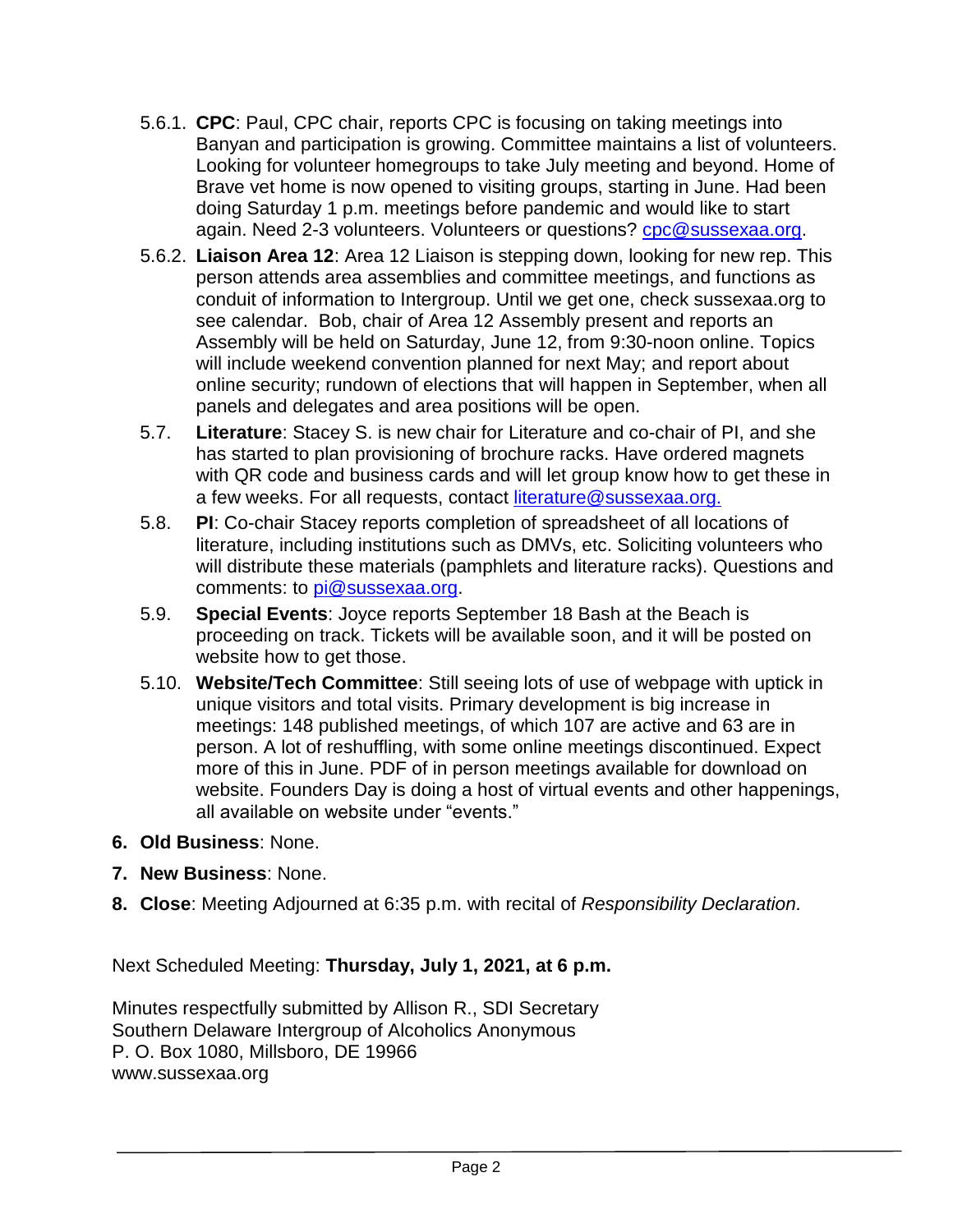#### **Southern Delaware Intergroup (SDI) of Alcoholics Anonymous Website/Tech Committee Report for the Month of May 2021**

## **1. Statistics.**

| <b>Month</b>  | <b>Unique</b><br><b>Visitors</b> | # of Visits | <b>Pageviews</b> |
|---------------|----------------------------------|-------------|------------------|
| May 2021      | 2,294                            | 6,506       | 17,467           |
| April 2021    | 2,118                            | 6,254       | 17,033           |
| March 2021    | 2,140                            | 6,190       | 16,027           |
| February 2021 | 1,944                            | 5,466       | 14,882           |

- 2. **Meetings.** There are a total of **148 published meetings** in the database, of which **107** 1 **are active**. Breakdown is as follows
	- 1. **IN-PERSON**: Total of **63** in-person meetings.
		- **57 indoor meetings**
		- **4 outside meetings**
	- 2. **ONLINE**. Total of **46** online meetings.
	- 3. **INACTIVE.** Total of **41 meetings that have been marked temporarily suspended**. Most of these meetings have had this status for well over a year since the onset of the pandemic. We are requesting our groups to help to determine whether these meetings will resume in the near future, or remain inactive. It is our goal to clean out these inactive meetings by June 30. See attached pages for suspended meetings by district.

We added a few new meetings, several re-opened and a couple had format changes such as meeting name, schedule time, etc. Highlights include:

- **Added Nine New Meetings**: Monday Wakeup Call (Indoors), Thursday Wakeup Call (Indoors), added six Bethany Early Birds (Indoors), Saturday Wakeup Call (Outside), and Desire to Stop Friday (Indoors).
- **Two Suspended Meetings Reopened Indoors**: Midway Closed Discussion (Friday) with a new time and Maplewood Steps (Wednesday).
- **Two Meetings Reopened Outdoors**: Shore Serenity (Friday) at the beach, Bethany Beach (Sunday)
- **One Meeting Discontinued**: Fenwick Island Beginners online
- **Other Changes**: New Beginnings Step (Monday) from outdoors to indoors, Ocean View Discussion from online to indoors, Rehoboth beach Friday night meeting changed to hybrid, Friday Night Ladies Happy Hour Group moved back from 12 & 12 Center to St John's Chapel in Bridgeville with a time change, and Milton Thursday Night Big Book moved from online to indoors.
- 3. **Email.** support@sussexaa.org fielded 279 emails in May. The bulk of emails were divided between changes to meetings and newcomers seeking help.

 1 There are two hybrid meetings: Love & Service group (Saturday at 8am) and Rehoboth beach Friday night group. Note these numbers are reflected in the in-person total and the online total.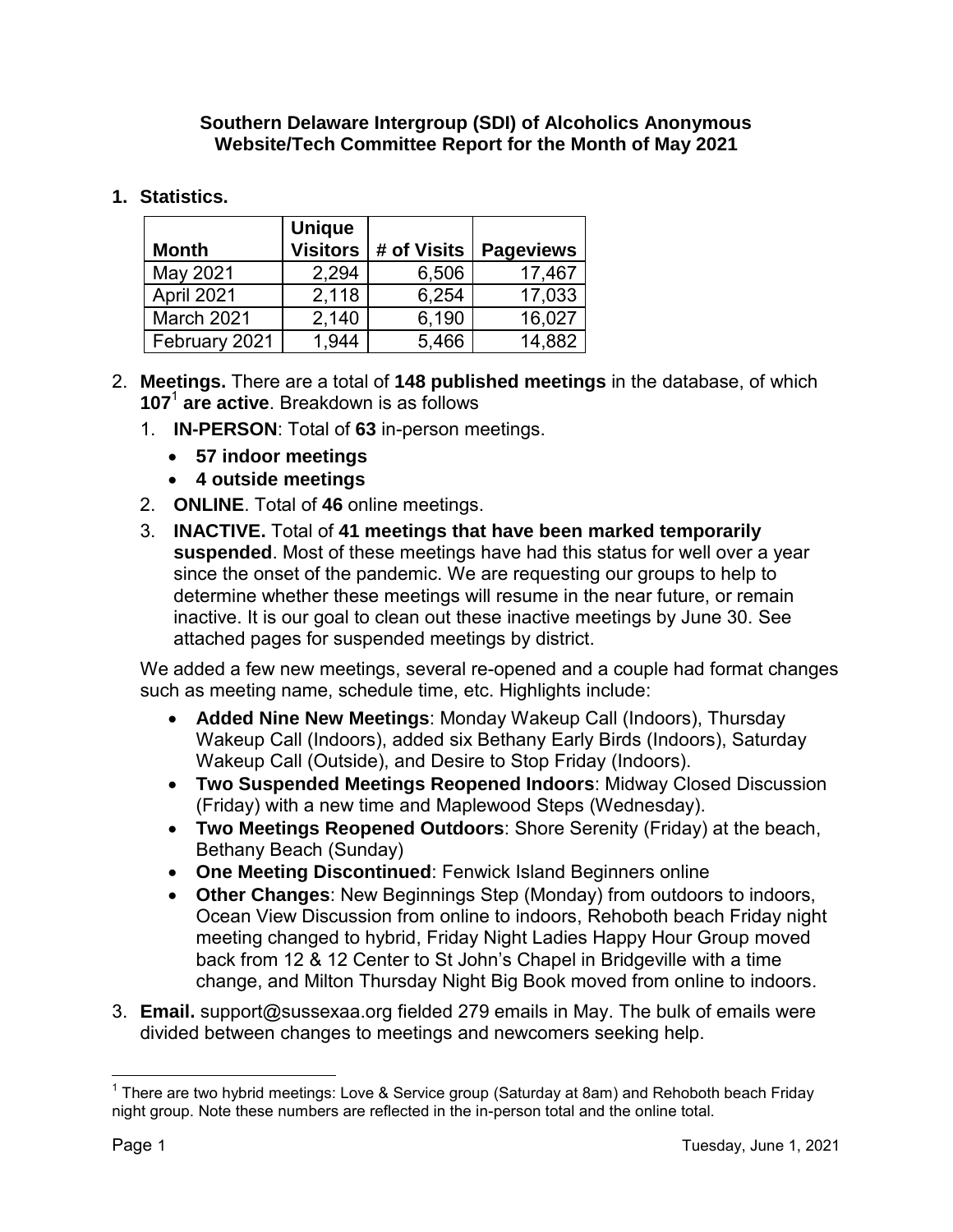## 4. **Website**.

- Added option to download Meeting Schedule (PDF) for in-person meetings (indoor & outdoor). This feature is on the meeting list page and the sidebar on all other pages. The PDF will be generated periodically depending on the number of changes to in-person meetings.
- Updated text on the meeting list header (see sussexaa.org/meetings).
- Published May News (see sussexaa.org/may-news-founders-day).
- Updated A.A. Grapevine Preamble located on the Meeting Materials Page (see sussexaa.org/meeting-materials).
- Worked with TSML WordPress team on new enhancements for pending updates.
- 5. **Events**. Three new events added:
	- Free access to Grapevine and La Viña (May 26 through June 10)
	- Virtual Stepping Stones Picnic (June 5)
	- Founders Day (June 12 & 13), 6th Annual Unity & Service Conference (July 9 through July 11).

### 6. **Intergroup Minutes**.

- Posted approved April minutes with website committee report attached.
- Posted draft May minutes with website committee report attached.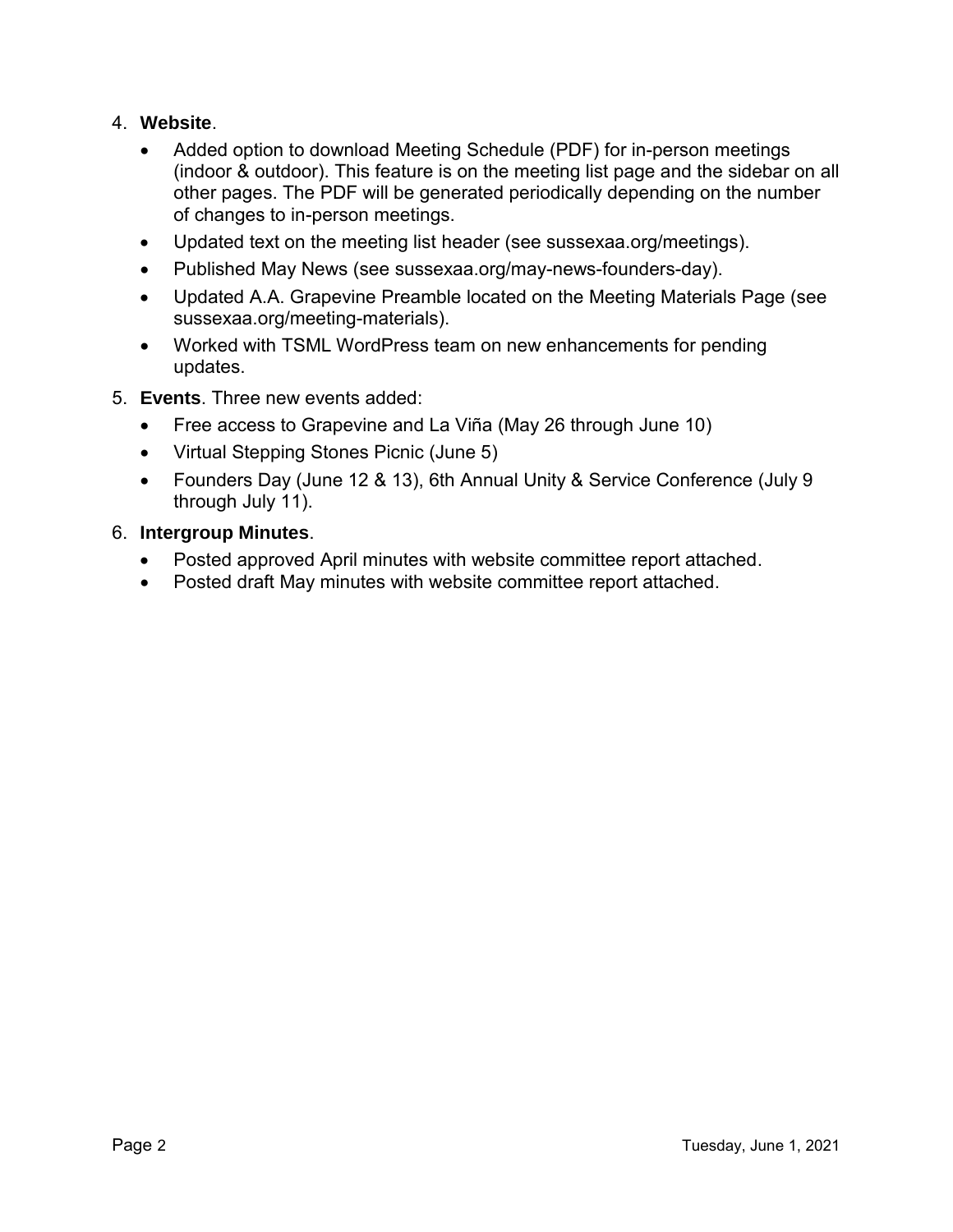| <b>Time</b> | <b>End Time Day</b> |                  | <b>Name</b>                                      | Location      | <b>Region</b> | <b>Dist</b>    |
|-------------|---------------------|------------------|--------------------------------------------------|---------------|---------------|----------------|
| 7:00 PM     | 8:00 PM Sunday      |                  | Suspended: Olive Street Speaker                  | All Saints'   | Rehoboth      | D1             |
| 7:30 PM     | 8:30 PM Monday      |                  | Suspended: Monday Night Literature               | Epworth       | Rehoboth      |                |
| 5:30 PM     |                     | 6:30 PM Tuesday  | Suspended: By the Book                           | All Saints'   | Rehoboth      | D <sub>1</sub> |
| $8:00$ PM   |                     | 9:00 PM Tuesday  | Suspended: B.Y.O.G.                              | Camp Rehoboth | Rehoboth      | D <sub>1</sub> |
| 12:00 PM    |                     |                  | 1:00 PM Wednesday Suspended: Lewes Women's 12&12 | St. Pete's    | Lewes         | D <sub>1</sub> |
| 8:00 PM     |                     |                  | 9:00 PM Wednesday Suspended: Steps 1,2,3         | St. Pete's    | Lewes         | D <sub>1</sub> |
| 12:00 PM    |                     | 1:00 PM Thursday | Suspended: Let Your Freak Flag Fly               | Camp Rehoboth | Rehoboth      | D <sub>1</sub> |
| 7:30 PM     |                     | 8:30 PM Thursday | Suspended: 11th Step                             | Epworth       | Rehoboth      | D <sub>1</sub> |
| $6:00$ PM   |                     | 7:00 PM Saturday | Suspended: All Are Welcome                       | Epworth       | Rehoboth      | D <sub>1</sub> |
|             |                     |                  |                                                  |               |               | $T - 1 - 1$    |

Total 9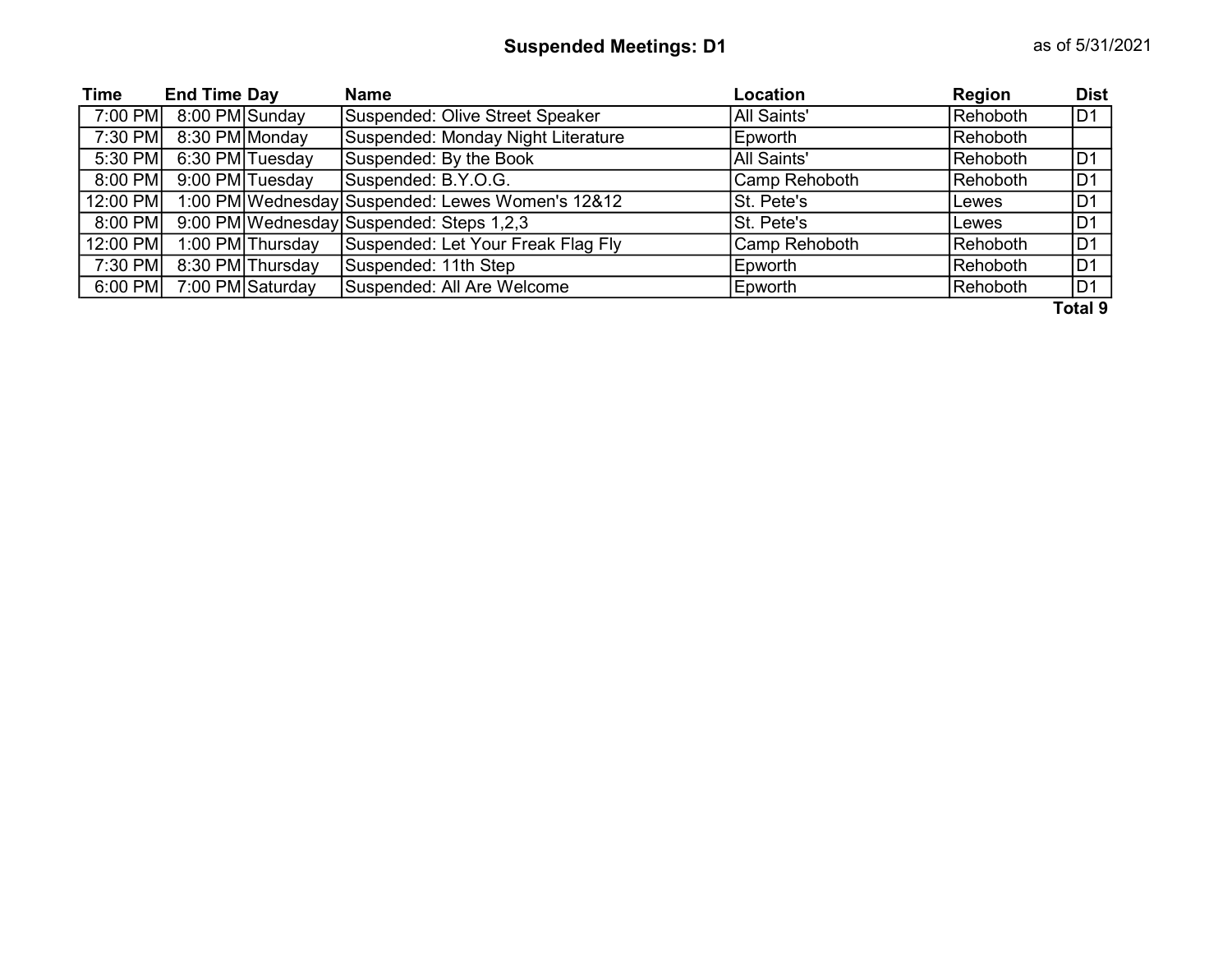| Time      | <b>End Time Day</b>        |                  | <b>Name</b>                                                              | Location        | Region   | <b>Dist</b>    |
|-----------|----------------------------|------------------|--------------------------------------------------------------------------|-----------------|----------|----------------|
|           | 10:00 AM 11:00 AM Monday   |                  | Suspended: Back to Basics                                                | <b>MCC</b>      | Rehoboth | D <sub>2</sub> |
| 12:00 PM  |                            | 1:00 PM Monday   | Suspended: Seaside Big Book                                              | Dry Dock        | Angola   | D <sub>2</sub> |
| $6:00$ PM | 7:00 PM Monday             |                  | Suspended: Seaside Closed Monday                                         | <b>Dry Dock</b> | Angola   | D <sub>2</sub> |
|           | 10:00 AM 11:00 AM Tuesday  |                  | Suspended: Seaside Discussion Tuesday                                    | Dry Dock        | Angola   | D <sub>2</sub> |
| $6:30$ PM |                            | 7:30 PM Tuesday  | Suspended: Seaside Grapevine Tuesday                                     | <b>Dry Dock</b> | Angola   | D <sub>2</sub> |
| 12:00 PM  |                            |                  | 1:00 PM Wednesday Suspended: Seaside Steps/Traditions Wednesday Dry Dock |                 | Angola   | D <sub>2</sub> |
|           | 10:00 AM 11:00 AM Thursday |                  | Suspended: Seaside Discussion Thursday                                   | <b>Dry Dock</b> | Angola   | D <sub>2</sub> |
| 6:30 PM   |                            | 7:30 PM Thursday | Suspended: Seaside Step Thursday Night                                   | <b>Dry Dock</b> | Angola   | ID2            |
| 12:00 PM  | 1:00 PM Friday             |                  | Suspended: Seaside Discussion Friday                                     | Dry Dock        | Angola   | D <sub>2</sub> |
|           | 10:00 AM 11:00 AM Saturday |                  | Suspended: Seaside Step Saturday                                         | <b>Dry Dock</b> | Angola   | D <sub>2</sub> |
| 2:00 PM   |                            | 3:00 PM Saturday | Suspended: Saturday Closed Step                                          | Dry Dock        | Angola   |                |
| 7:00 PM   |                            | 8:00 PM Saturday | Suspended: Saturday As Bill Sees It                                      | Dry Dock        | Angola   |                |

Total 12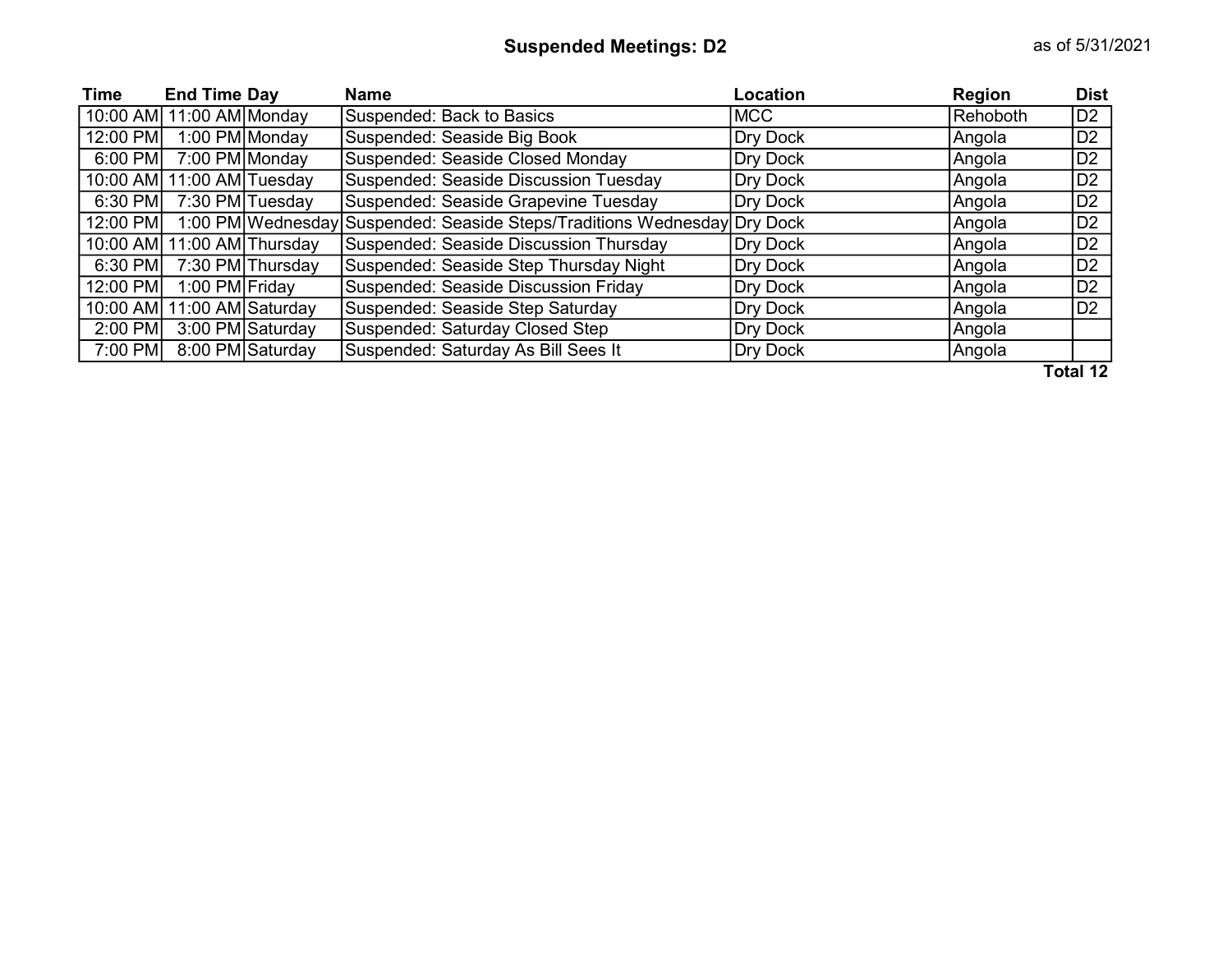| <b>Time</b> | <b>End Time Day</b> |                  | <b>Name</b>                                             | Location                             | Region     | <b>Dist</b>    |
|-------------|---------------------|------------------|---------------------------------------------------------|--------------------------------------|------------|----------------|
| 7:00 PM     | 8:00 PM Sunday      |                  | Suspended: La Nueva Generacion de Georgetown St. Paul's |                                      | Georgetown | D <sub>3</sub> |
| 8:00 PM     | 9:00 PM Monday      |                  | Suspended: Discussion del Lunes                         | <b>Thresholds</b>                    | Georgetown | D <sub>3</sub> |
| 8:00 PM     | 9:00 PM Monday      |                  | Suspended: Monday Georgetown Group                      | St. Paul's                           | Georgetown | D <sub>3</sub> |
| 6:30 PM     |                     | 7:30 PM Tuesday  | Suspended: Straight From 12 & 12                        | <b>Goshen Hall</b>                   | Milton     | D <sub>3</sub> |
| 6:00 PM     |                     |                  | 7:00 PM Wednesday Suspended: New Freedom Discussion     | Georgetown Presbyterian              | Georgetown | D <sub>3</sub> |
| 8:00 PM     |                     |                  | 9:00 PM Wednesday Suspended: Wednesday Discussion       | <b>Thresholds</b>                    | Georgetown | D <sub>3</sub> |
| 8:00 PM     |                     | 9:00 PM Thursday | Suspended: Laurel Thursday Discussion                   | St Philips Episcopal Church   Laurel |            | D <sub>3</sub> |
| 8:00 PM     |                     | 9:00 PM Thursday | Suspended: Step it Up                                   | St. Paul's                           | Georgetown | D <sub>3</sub> |
| 9:00 AM     | 10:00 AM Friday     |                  | Suspended: Open Arms Friday                             | Georgetown Presbyterian              | Georgetown | D <sub>3</sub> |
| 7:00 PM     | 8:00 PM Friday      |                  | Suspended: La Nueva Generacion de Georgetown St. Paul's |                                      | Georgetown | D <sub>3</sub> |
| 8:00 PM     |                     | 9:00 PM Saturday | Suspended: Saturday Discussion                          | <b>Tthresholds</b>                   | Georgetown | D <sub>3</sub> |
| 8:30 PM     |                     | 9:30 PM Saturday | Suspended: Saturday Night Georgetown                    | St. Paul's                           | Georgetown | D <sub>3</sub> |
|             |                     |                  |                                                         |                                      |            | Total 12       |